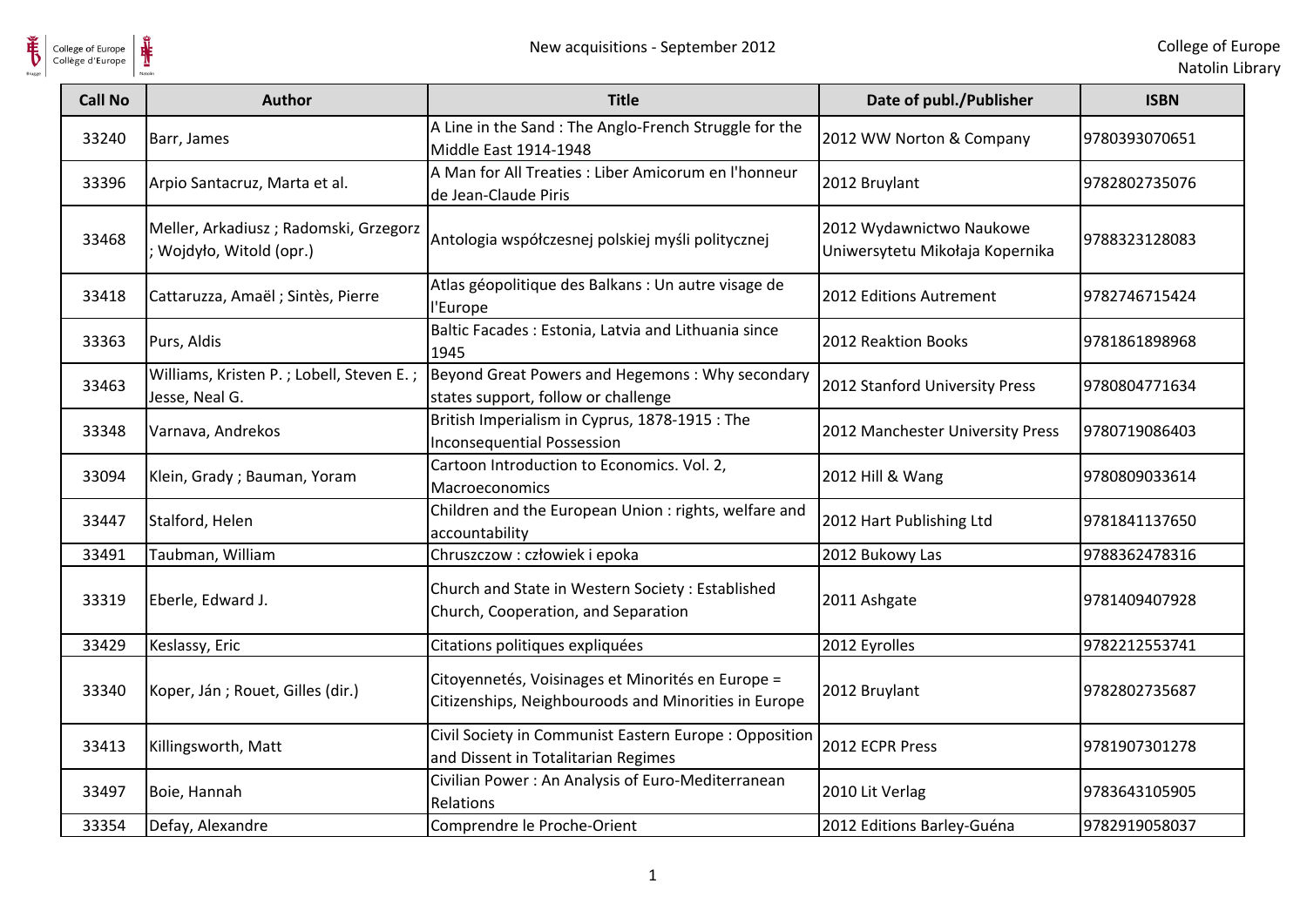

| <b>Call No</b> | Author                                            | <b>Title</b>                                                                                                                                   | Date of publ./Publisher                                 | <b>ISBN</b>   |
|----------------|---------------------------------------------------|------------------------------------------------------------------------------------------------------------------------------------------------|---------------------------------------------------------|---------------|
| 33365          | Ripiloski, Sasho                                  | Conflict in Macedonia: Exploring a Paradox in the<br>Former Yugoslavia                                                                         | 2011 FirstForumPress                                    | 9781935049319 |
| 33515          | Devenney, James; Kenny, Mel (ed.)                 | Consumer credit, debt and investment in Europe                                                                                                 | 2012 Cambridge University Press                         | 9781107013025 |
| 33409          | Busby, Nicole ; Smith, Rhona                      | Core EU Legislation                                                                                                                            | 2012 Palgrave                                           | 9781137022097 |
| 33512          | Pîrvu, Daniela                                    | Corporate Income Tax Harmonization in the European<br>Union                                                                                    | 2012 Palgrave Macmillan                                 | 9781137000903 |
| 33494          | Šelih, Alenka ; Završnik, Aleă (ed.)              | Crime and transition in Central and Eastern Europe                                                                                             | 2012 Springer                                           | 9781461435167 |
| 33382          | Liwerant, Sara                                    | Crimes sans tabou : Les meurtres collectifs en<br>jugement                                                                                     | 2009 Bruylant                                           | 9782802727439 |
| 33366          | Outhwaite, William                                | <b>Critical Theory and Contemporary Europe</b>                                                                                                 | 2012 Continuum International<br><b>Publishing Group</b> | 9781441116260 |
| 33399          | Ingrao, Christian                                 | Croire et détruire : Les intellectuels dans la machine de<br>guerre SS                                                                         | 2010 Fayard                                             | 9782213655505 |
| 33482          | Ostałowska, Lidia                                 | Cygan to Cygan                                                                                                                                 | 2012 Wydawnictwo Czarne                                 | 9788375363616 |
| 33490          | Hessel, Stéphane                                  | Czas oburzenia!                                                                                                                                | 2011 Oficyna Naukowa                                    | 9788377370230 |
| 33428          | Bailo, Paolo; Meynier, Didier (coord.)            | De la solidarité économique et sociale à la cohésion<br>territoriale : Regards croisés 25 ans après le "Paquet<br>Delors I" et au-delà de 2013 | 2011 Ecole nationale<br>d'administration                | 9782111291539 |
| 33385          | Milacic, Slobodan                                 | De l'âge idéologique à l'âge politique : L'Europe<br>postcommuniste vers la démocratie pluraliste (1989-<br>2009) : Ecrits d'accompagnement    | 2010 Bruylant                                           | 9782802729914 |
| 33483          | Wójtowicz, Dorota                                 | Decentralizacja władzy publicznej we Francji w drugiej<br>połowie XX wieku                                                                     | 2012 Wydawnictwo Adam<br>Marszałek                      | 9788377803738 |
| 33439          | Attali, Jacques                                   | Demain, qui gouvernera le monde ?                                                                                                              | 2011 Plurier                                            | 9782818502099 |
| 33381          | Sidjanski, Dusan (dir.)                           | Dialogue des cultures à l'aube du XXIe siècle :<br>Hommage à Denis de Rougemont                                                                | 2007 Bruylant                                           | 9782802724254 |
| 33586          | Höhler, Gertrud                                   | Die Patin: Wie Angela Merkel Deutschland umbaut                                                                                                | 2012 Orell Füssli Verlag                                | 9783280054802 |
| 33448          | Raube, Kolja; Sattler, Annika;<br>Mestern, Saskia | Difference and Democracy : Exploring Potentials in<br>Europe and Beyond                                                                        | 2011 Campus Verlag                                      | 9783593395029 |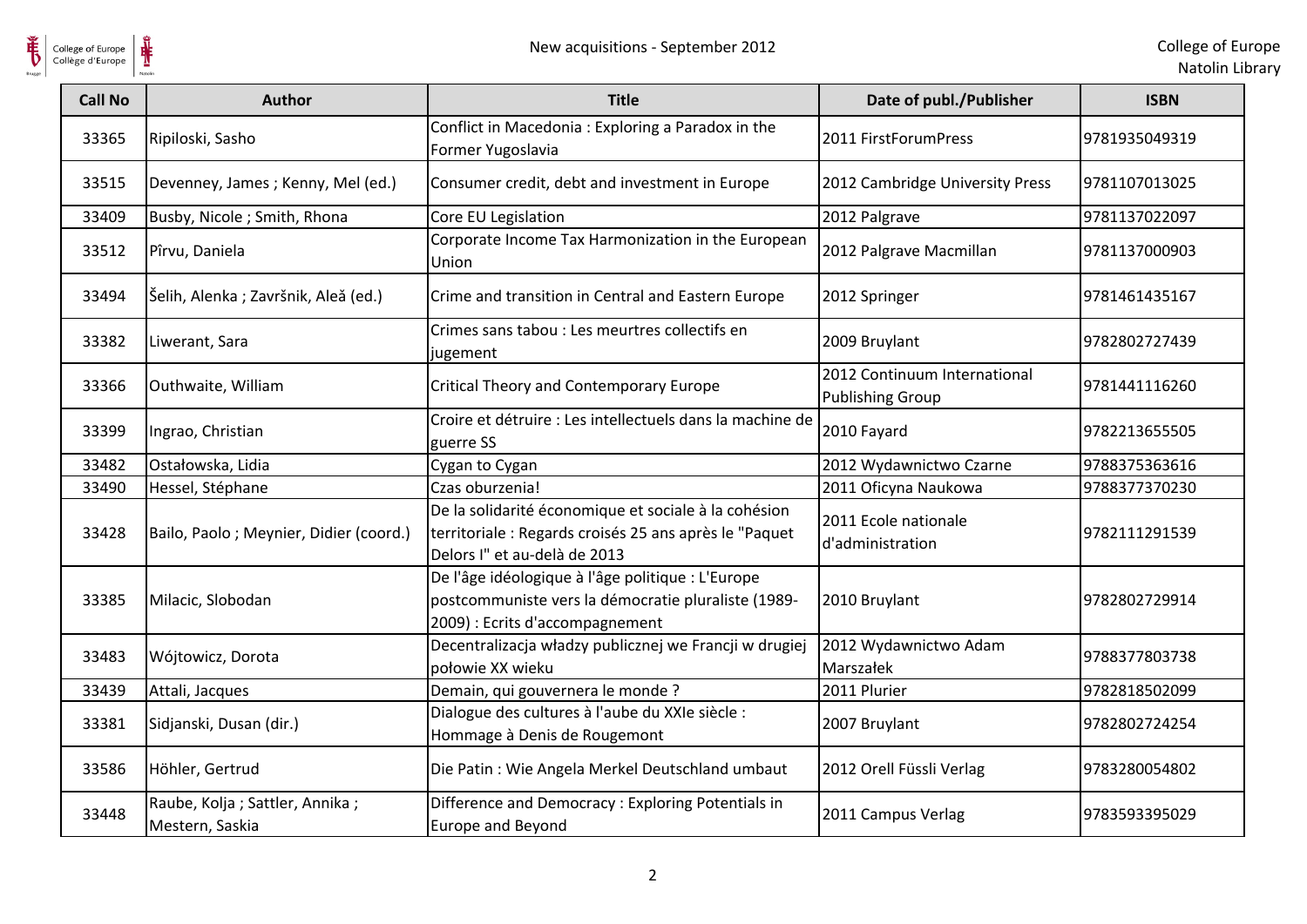

**单** 

| <b>Call No</b> | <b>Author</b>                                  | <b>Title</b>                                                                                                                                                                                  | Date of publ./Publisher                  | <b>ISBN</b>   |
|----------------|------------------------------------------------|-----------------------------------------------------------------------------------------------------------------------------------------------------------------------------------------------|------------------------------------------|---------------|
| 33433          | Veil, Simone                                   | Discours: 2002-2007                                                                                                                                                                           | 2007 Le Manuscrit                        | 9782748192025 |
| 33508          | Kuzemko, Caroline et al. (ed.)                 | Dynamics of Energy Governance in Europe and Russia                                                                                                                                            | 2012 Palgrave Macmillan                  | 9780230307902 |
| 33437          | Delesse, Claude                                | Echelon et le renseignement électronique américain                                                                                                                                            | 2012 Editions Ouest-France               | 9782737357565 |
| 33246          | Stroschein, Sherrill                           | Ethnic Struggle, Coexistence, and Democratization in<br>Eastern Europe                                                                                                                        | 2012 Cambridge University Press          | 9781107005242 |
| 33367          | Knight, Robert (ed.)                           | Ethnicity, Nationalism and the European Cold War                                                                                                                                              | 2012 Continuum Publishing<br>Corporation | 9781441150271 |
| 33388          | Barav, Ami                                     | Études sur le renvoi préjudiciel dans le droit de l'Union<br>européenne                                                                                                                       | 2011 Bruylant                            | 9782802730767 |
| 33320          | Murphy, Cian C.                                | EU Counter-Terrorism Law : Pre-Emption and the Rule<br>of Law                                                                                                                                 | 2012 Hart Publishing                     | 9781849461351 |
| 33321          | Hout, Wil (ed.)                                | EU Strategies on Governance Reform : Between<br>Development and State-building                                                                                                                | 2013 Routledge                           | 9780415622035 |
| 33310          | Bedeski, Rober E.; Swanström, Niklas<br>(eds.) | Eurasia's Ascent in Energy and Geopolitics: Rivalry<br>partnership for China, Russia, and Central Asia?                                                                                       | 2012 Routledge                           | 9780415681506 |
| 33435          | Autret, Florence                               | Euro psychose                                                                                                                                                                                 | 2012 Michel Lafon                        | 9782749916224 |
| 33469          | Holzer, Jerzy                                  | Europa zimnej wojny                                                                                                                                                                           | 2012 Znak                                | 9788324018925 |
| 33443          | Ruck, Isabel                                   | Europe in Uncle Sam's Pitfall : The Old Continent in<br>America's "Global War" on the Mediterranean<br>Crescent                                                                               | 2012 Sigest                              | 9782917329368 |
| 33380          | Maystadt, Philippe                             | Europe: le continent perdu ?                                                                                                                                                                  | 2012 Avant-Propos                        | 9782930627328 |
| 33369          | Kaufmann, Franz-Xaver                          | European Foundations of the Welfare State                                                                                                                                                     | 2012 Berghahn Books                      | 9780857454768 |
| 33344          | Gortázar, Cristina et al. (eds.)               | European Migration and Asylum Policies: Coherence<br>or Contradiction ? : An Interdisciplinary Evaluation of<br>the EU Programmes of Tampere (1999), The Hague<br>(2004) and Stockholm (2009) | 2012 Bruylant                            | 9782802736028 |
| 33370          | Kubicek, Paul                                  | <b>European Politics</b>                                                                                                                                                                      | 2012 Longman                             | 9780205562053 |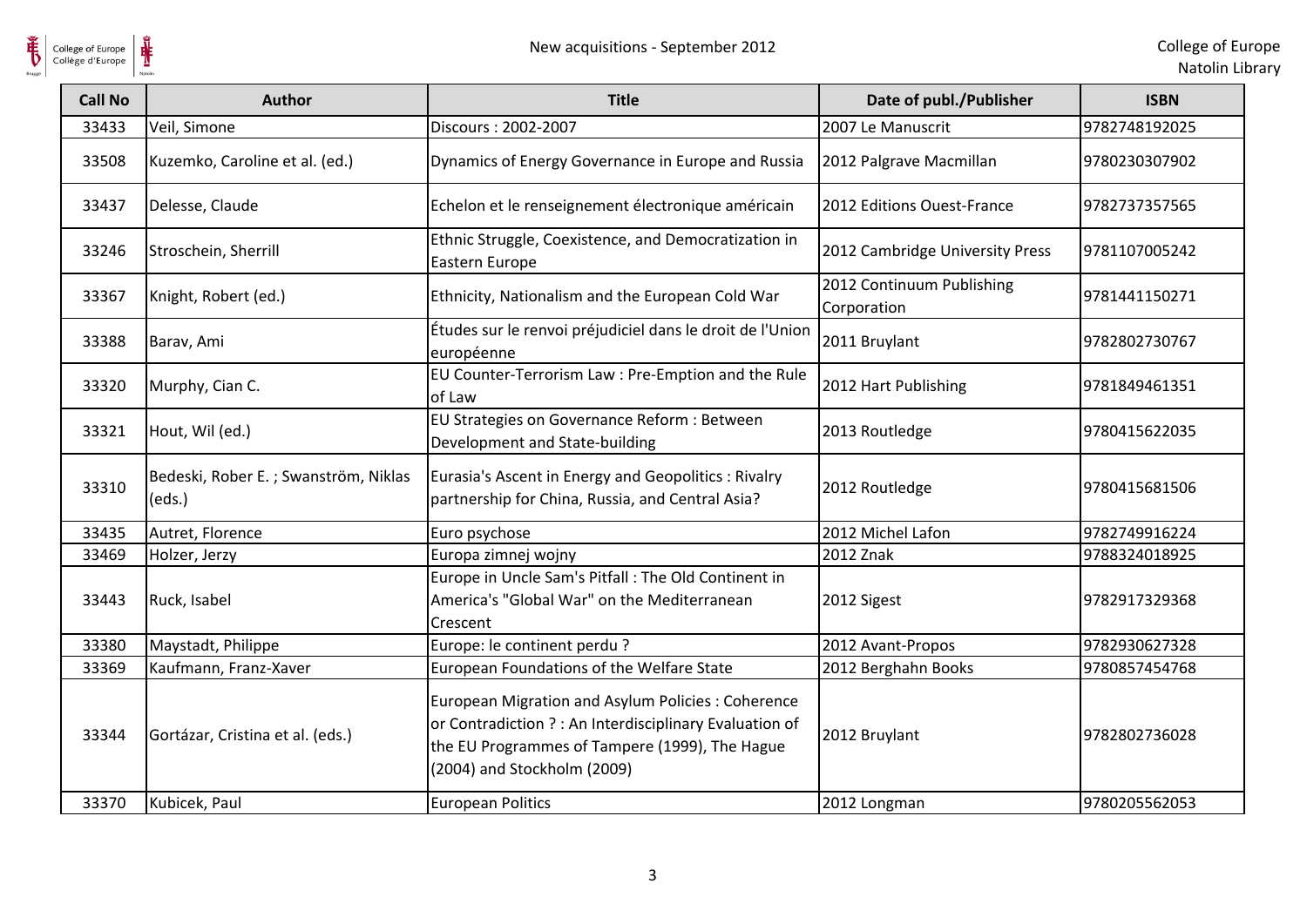

| <b>Call No</b> | Author                                                     | <b>Title</b>                                                                               | Date of publ./Publisher                                                       | <b>ISBN</b>   |
|----------------|------------------------------------------------------------|--------------------------------------------------------------------------------------------|-------------------------------------------------------------------------------|---------------|
| 33415          | Favero, Eugenio ; De Filippis, Carmela<br>(ed.)            | European Union: Economic and Political<br>Developments                                     | 2012 Nova Science Publishers                                                  | 9781614704539 |
| 33211          | Heneric, Oliver ; Licht, Georg ; Sofka,<br>Wolfgang (eds.) | Europe's automotive industry on the move :<br>competitiveness in a changing world          | 2005 Physica-Verlag ; ZEW, Zentrum<br>für Europäische<br>Wirtschaftsforschung | 379081590X    |
| 33464          | Clark, Stephen; Priestley, Julian                          | Europe's Parliament : people, places, politices                                            | 2012 John Harper Publishing                                                   | 9780957150102 |
| 33461          | Buchanan, Tom                                              | Europe's Troubled Peace: 1945 to the Present                                               | 2012 Wiley                                                                    | 9780470655788 |
| 33450          | Mühlfried, Florian ; Sokolovskiy, Sergey<br>(eds.)         | Exploring the Edge of Empire : Soviet Era Anthropology<br>in the Caucasus and Central Asia | 2011 Lit Verlag                                                               | 9783643901774 |
| 33237          | Schiffrin, Anya ; Kircher-Allen, Eamon<br>(ed.)            | From Cairo to Wall Street: Voices from the Global<br>Spring                                | 2012 New Press                                                                | 9781595588272 |
| 33451          | Wakounig, Marija; Ruzicic-Kessler,<br>Karlo (ed.)          | From the industrial revolution to World War II in East<br><b>Central Europe</b>            | 2011 Lit Verlag                                                               | 9783643901293 |
| 33479          | Borowiec, Jan; Biegun, Krzysztof (red.)                    | Funkcjonowanie Unii Gospodarczej i Walutowej w<br>teorii i w praktyce                      | 2011 Uniwersytet Ekonomiczny we<br>Wrocławiu                                  | 9788376952048 |
| 33228          | Jäppinen, Maija; Kulmala, Meri;<br>Saarinen, Aino (eds.)   | Gazing at Welfare, Gender and Agency in Post-socialist<br>Countries                        | 2011 Cambridge Scholars Publishing 9781443825818                              |               |
| 33359          | Poutier, Roland (dir.)                                     | Géopolitique de l'Afrique et du Moyen-Orient                                               | 2012 Nathan                                                                   | 9782091620879 |
| 33403          | Elissalde, Bernard (dir.)                                  | Géopolitique de l'Europe                                                                   | 2012 Nathan                                                                   | 9782091620893 |
| 33351          | Tonra, Ben                                                 | Global Citizen and European Republic : Irish Foreign<br>Policy in Transition               | 2012 Manchester University Press                                              | 9780719056086 |
| 33322          | Lesage, Dries ; Graaf, Thijs van de ;<br>Westphal, Kirsten | Global Energy Governance in a Multipolar World                                             | 2010 Ashgate Publishing                                                       | 9780754677239 |
| 33323          | Fanning, Bryan; Munck, Ronaldo (ed.)                       | Globalization, Migration and Social Transformation:<br>Ireland in Europe and the World     | 2011 Ashgate                                                                  | 9781409411277 |
| 33371          | Liargovas, Panagiotis G. (ed.)                             | Greece: Economics, Political and Social Issues                                             | 2012 Nova Science Publisher's                                                 | 9781621009443 |
| 33360          | Sifaoui, Mohamed                                           | Histoire secrète de l'Algérie indépendante                                                 | 2012 Editions Nouveau Monde                                                   | 9782847366426 |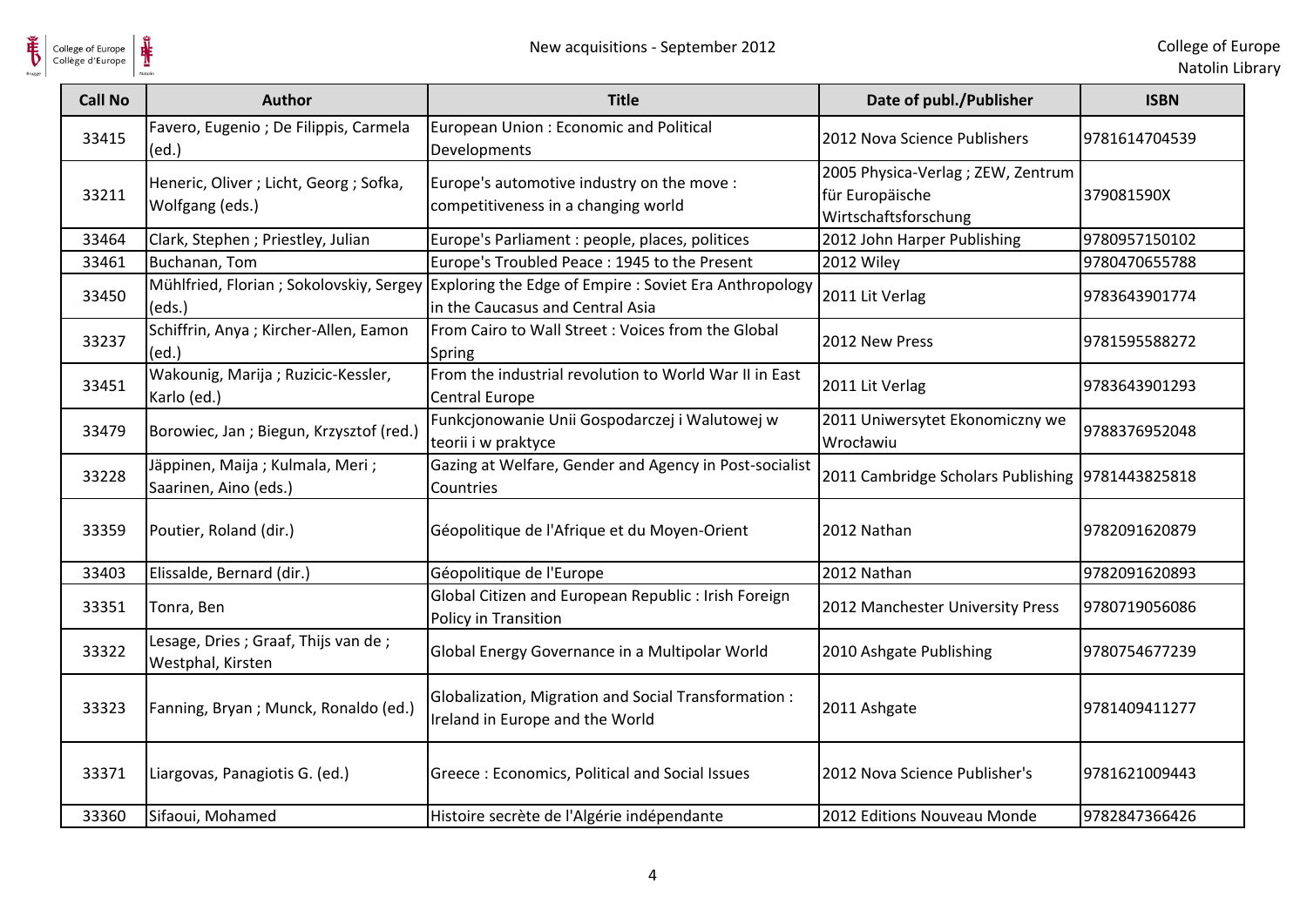

| <b>Call No</b> | <b>Author</b>                                  | <b>Title</b>                                                                                                                                           | Date of publ./Publisher       | <b>ISBN</b>   |
|----------------|------------------------------------------------|--------------------------------------------------------------------------------------------------------------------------------------------------------|-------------------------------|---------------|
| 33390          | Maron, Fabienne ; Pozarlik, Grzegorz<br>(dir.) | Identités, citoyennetés et démocratie : 20 ans après =<br>Identities, Citizenship and Democracy : 20 years after                                       | 2011 Bruylant                 | 9782802730859 |
| 33372          | Givens, Terri E., Maxwell, Rahsaan (ed.)       | Immigrant Politics: Race and Representation in<br>Western Europe                                                                                       | 2012 Lynne Rienner Publishers | 9781588268303 |
| 33498          | Mansfeldová, Zdenka; Pleines, Heiko<br>(eds.)  | Informal Relations from Democratic Representation to<br>Corruption: Case studies from Central and Eastern<br>Europe                                    | 2011 Ibidem-Verlag            | 9783838201733 |
| 33324          | Käseberg, Thorsten                             | Intellectual Property, Antitrust and Cumulative<br>Innovation in the EU and the US                                                                     | 2012 Hart Publishing          | 9781849463065 |
| 33317          | Gordillo, Luis I                               | Interlocking Constitutions : Towards an Interordinal<br>Theory of National, European and UN Law                                                        | 2012 Hart Publishing          | 9781849462211 |
| 33422          | Cain, Larissa                                  | Irena Adamowicz : une juste des nations en Pologne                                                                                                     | 2009 Les Editions du Cerf     | 9782204089814 |
| 33305          | Tibi, Bassam                                   | Islam in global politics : conflict and cross-civilizational<br>bridging                                                                               | 2012 Routledge                | 9780415686259 |
| 33306          | Pisoiu, Daniela                                | Islamist radicalisation in Europe : an occupational<br>change process                                                                                  | 2012 Routledge                | 9780415665254 |
| 33373          | Wells, Sherrill Brown                          | Jean Monnet: Unconventional Statesman                                                                                                                  | 2011 Lynne Rienner Publishers | 9781588267870 |
| 33470          | Hale, Christopher                              | Kaci Hitlera: Brudny sekret Europy                                                                                                                     | 2012 Znak                     | 9788324022175 |
| 33355          | Bravin, Hélène                                 | Kadhafi: Vie et mort d'un dictateur                                                                                                                    | 2012 François Bourin Editeur  | 9782849412855 |
| 33425          | Dirkx, Paul                                    | La concurrence ethnique : la Belgique, l'Europe et le<br>néolibéralisme                                                                                | 2012 Editions du Croquant     | 9782365120067 |
| 33401          | Habermas, Jürgen                               | La Constitution de l'Europe                                                                                                                            | 2012 Gallimard                | 9782070137534 |
| 33419          | Champagne, Luc  et al. (prep.)                 | La démocratie : une idée neuve actes de la 86e Session<br>[des Semaines sociales de France] : Parc Floral de Paris, 2012 Bayard<br>25-27 novembre 2011 |                               | 9782227483613 |
| 33387          | Barsalou, Olivier                              | La diplomatie de l'universel : la guerre froide, les États-<br>Unis et la genèse de la Déclaration universelle des<br>droits de l'Homme, 1945-1948     | 2012 Bruylant                 | 9782802730545 |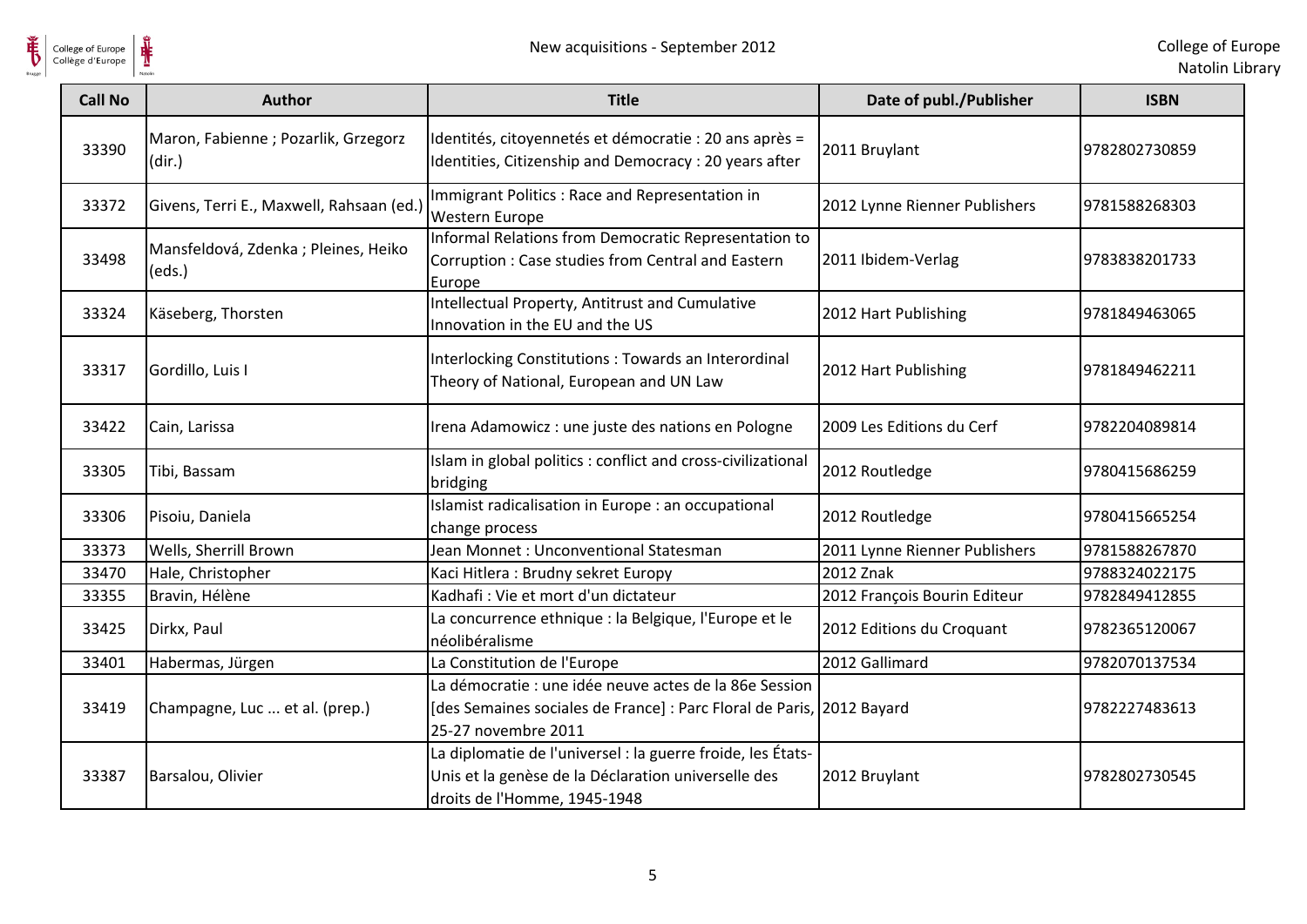

Natolin Library

| College of Europe<br>Collège d'Europe | New acquisitions - September 2012 |                                                                                                                                                      |                         | College of Eur<br>Natolin Lib |
|---------------------------------------|-----------------------------------|------------------------------------------------------------------------------------------------------------------------------------------------------|-------------------------|-------------------------------|
| <b>Call No</b>                        | <b>Author</b>                     | <b>Title</b>                                                                                                                                         | Date of publ./Publisher | <b>ISBN</b>                   |
| 33395                                 | Ferrari-Breeur, Christine (dir.)  | La Directive "services" : En principe(s) et en pratique                                                                                              | 2011 Bruylant           | 9782802733539                 |
| 33420                                 | Clerc, Olivier                    | La gouvernance économique de l'Union européenne :<br>Recherches sur l'intégration par la différenciation                                             | 2012 Bruylant           | 9782802736721                 |
| 33335                                 | Dubin, Laurence (dir.)            | La légalité de la lutte contre l'immigration irrégulière<br>par l'Union européenne                                                                   | 2012 Bruylant           | 9782802734567                 |
| 33338                                 | Péraldi Leneuf, Fabienne (dir.)   | La légistique dans le système de l'Union européenne :<br>Quelle nouvelle approche ?                                                                  | 2012 Bruylant           | 9782802735427                 |
| 33397                                 | Ho-Dac, Marion                    | La loi du pays d'origine en droit de l'Union européenne<br>Analyse sous l'angle du droit international privé                                         | 2012 Bruylant           | 9782802736097                 |
| 33444                                 | Géronimo, Jean                    | La pensée stratégique russe : Guerre tiède sur<br>l'Echiquier eurasien : Les révolutions arabes, et après ?<br>A la recherche d'un "printemps russe" | 2012 Sigest             | 9782917329375                 |
| 33394                                 | Rhattat, Rachid                   | La politique européenne de voisinage dans les pays de<br>l'aire méditerranéenne                                                                      | 2011 Bruylant           | 9782802733508                 |
| 33343                                 | Icard, Philippe (dir.)            | La politique méditerranéenne de l'Union européenne                                                                                                   | 2012 Bruylant           | 9782802735793                 |
| 33356                                 | Boulin, Jean-Éric                 | La traversée du Printemps : Visages de la révolution<br>égyptienne                                                                                   | 2012 Bourin Editeur     | 9782849413296                 |
| 33336                                 | Ionescu, Raluca Nicoleta          | L'abus de droit en droit de l'Union européenne                                                                                                       | 2012 Bruylant           | 9782802735212                 |
| 33391                                 | Saint-Ouen, François              | L'avenir fédéraliste de l'Europe II : Du traité de<br>Maastricht à celui de Lisbonne : sur les traces de Dusan 2011 Bruylant<br>Sidjanski            |                         | 9782802730880                 |
| 33440                                 | Soros, George                     | Le chaos financier mondial : La crise de la dette, la crise<br>de l'euro : comment s'en sortir                                                       | 2012 Presses de la Cité | 9782258094826                 |
| 33353                                 | Guidère, Mathieu                  | Le choc des révolutions arabes : De l'Algérie au Yémen,<br>22 pays sous tension                                                                      | 2012 Editions Autrement | 9782746732827                 |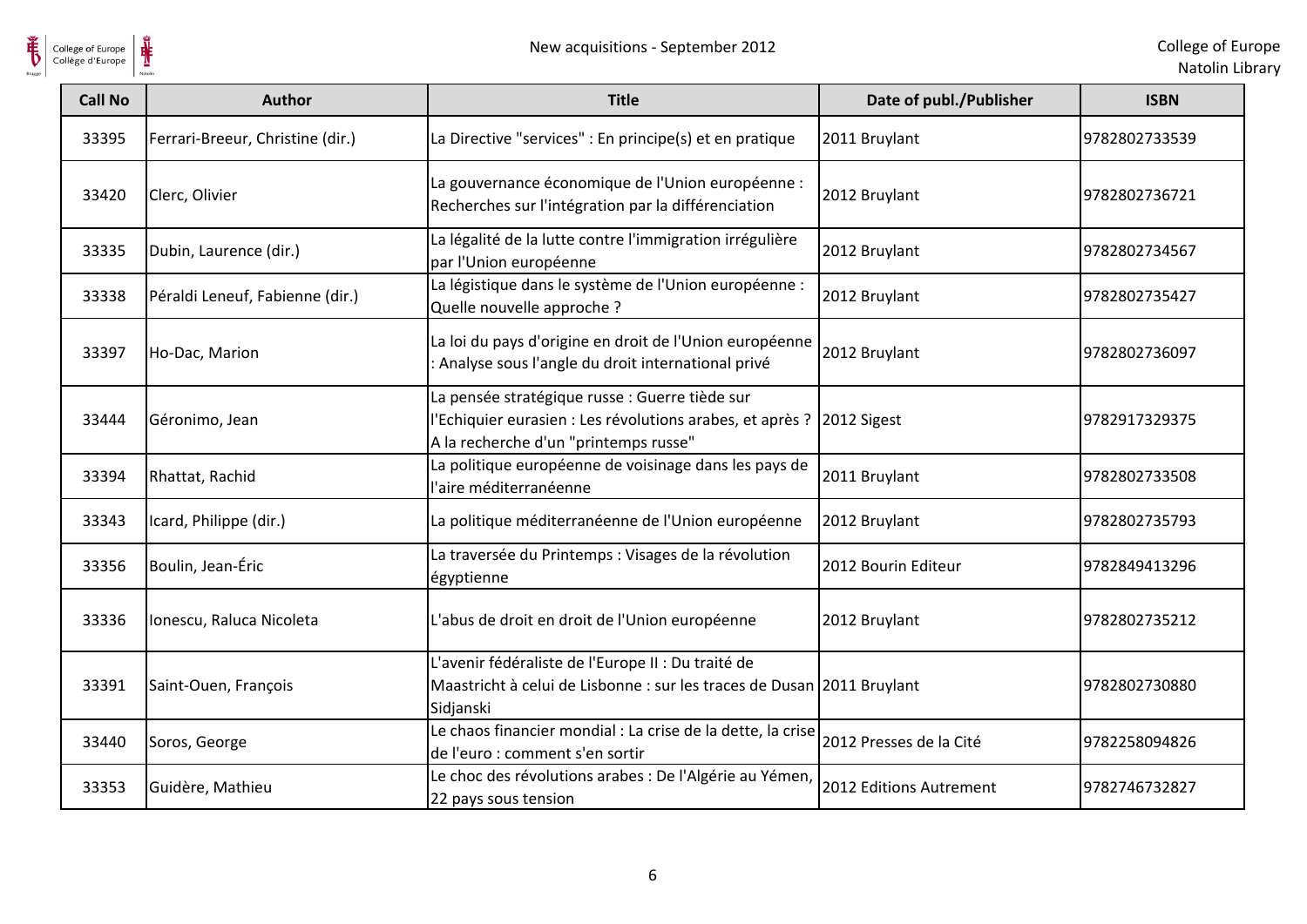

| <b>Call No</b> | <b>Author</b>                                                    | <b>Title</b>                                                                                                                                                                                  | Date of publ./Publisher                              | <b>ISBN</b>   |
|----------------|------------------------------------------------------------------|-----------------------------------------------------------------------------------------------------------------------------------------------------------------------------------------------|------------------------------------------------------|---------------|
| 33332          | Brown, Peter                                                     | Le monde de l'Antiquité tardive : de Marc Aurèle à<br>Mahomet                                                                                                                                 | 2011 Edition de l'Université de<br><b>Bruxelles</b>  | 9782800415048 |
| 33362          | Bauchard, Denis                                                  | Le Nouveau Monde arabe : Enjeux et instabilités                                                                                                                                               | 2012 André Versaille                                 | 9782874951855 |
| 33361          | Khader, Bichara                                                  | Le Printemps arabe : un premier bilan                                                                                                                                                         | 2012 Editions Syllepse                               | 9782849503461 |
| 33337          | Vestris, Isabelle                                                | Le statut des régions ultrapériphériques de l'Union<br>européenne                                                                                                                             | 2012 Bruylant                                        | 9782802735359 |
| 33438          | Raccah, Aurélien (dir.)                                          | Le Traité de Lisbonne : De nouvelles compétences pour<br>l'Union Européenne ?                                                                                                                 | 2012 L'Harmattan                                     | 9782296967113 |
| 33407          | Troude, Alexis-Gilles                                            | L'éclatement des Balkans : Une stratégie programmée<br>par les Etats-Unis contre l'Europe                                                                                                     | 2011 Xenia                                           | 9782888921387 |
| 33423          | De Waele, Jean-Michel; Magnette,<br>Paul (dir.)                  | Les démocraties européennes : Approches comparées<br>des systèmes politiques nationaux                                                                                                        | 2010 Armand Colin                                    | 9782200246402 |
| 33402          | Zarifian, Julien                                                 | Les États-Unis au sud Caucase post-soviétique :<br>Arménie, Azerbaïdjan, Géorgie                                                                                                              | 2012 L'Harmattan                                     | 9782296991187 |
| 33393          | Sadeleer, Nicolas de ; et al. (dir.)                             | Les innovations du traité de Lisbonne : Incidences pour<br>le praticien                                                                                                                       | 2011 Bruylant                                        | 9782802733478 |
| 33334          | Delwit, Pascal ; Pilet, Jean-Benoit ;<br>Haute, Emilie van (ed.) | Les partis politiques en Belgique                                                                                                                                                             | 2011 Editions de l'Université de<br><b>Bruxelles</b> | 9782800415147 |
| 33430          | Boucher, Stephen ; Royo, Martine                                 | Les think tanks : Cerveaux de la guerre des idées                                                                                                                                             | 2012 Editions du Félin                               | 9782866457716 |
| 33404          | Cicchelli, Vincenzo                                              | L'esprit cosmopolite : Voyages de formation des jeunes<br>en Europe                                                                                                                           | 2012 Les Presses de Sciences Po                      | 9782724612462 |
| 33384          | Carlier, Jean-Yves (dir.)                                        | L'étranger face au droit : XXe journées d'études<br>juridiques Jean Dabin                                                                                                                     | 2010 Bruylant                                        | 9782802728405 |
| 33358          | Grandperrier, Catherine                                          | L'Eurasie : Perspectives et enjeux géopolitiques                                                                                                                                              | 2012 L'Harmattan                                     | 9782296966680 |
| 33406          | Henry, Gérard Marie                                              | L'Europe                                                                                                                                                                                      | 2012 Studyrama                                       | 9782759016051 |
| 33432          | Di Salvo, François                                               | L'Europe désunie, comment en est-on arrivé là ?                                                                                                                                               | 2012 L'Harmattan                                     | 9782296965201 |
| 33389          | Atak, Idil                                                       | L'européanisation de la lutte contre la migration<br>irrégulière et les droits humains des migrants : Une<br>étude de politiques de renvois forcés en France, au<br>Royaume-Uni et en Turquie | 2011 Bruylant                                        | 9782802730781 |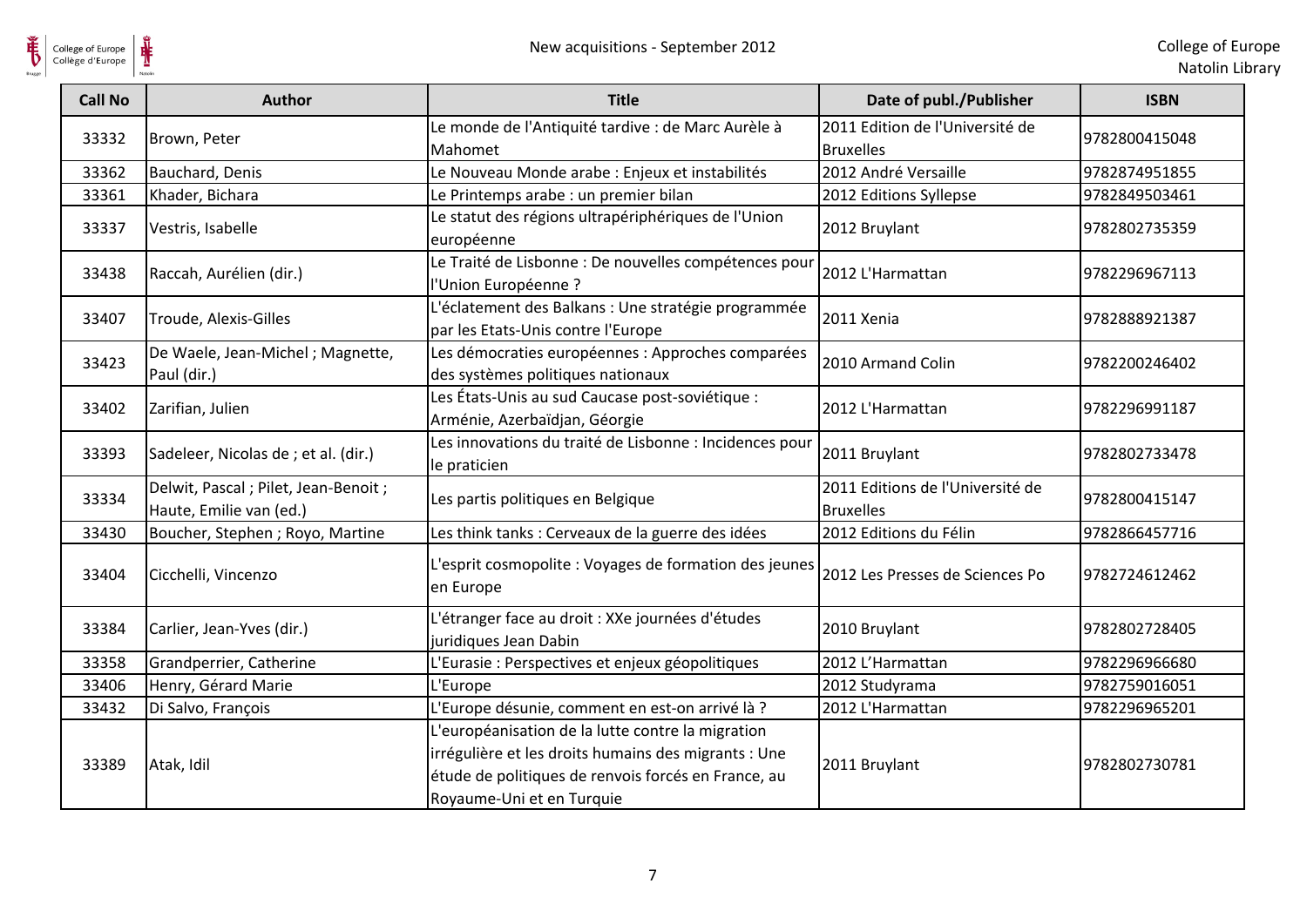

| <b>Call No</b> | <b>Author</b>                                        | <b>Title</b>                                                                                                               | Date of publ./Publisher         | <b>ISBN</b>   |
|----------------|------------------------------------------------------|----------------------------------------------------------------------------------------------------------------------------|---------------------------------|---------------|
| 33383          | Couzigou, Irène                                      | L'évolution du statut international de l'Allemagne<br>depuis 1945                                                          | 2011 Bruylant                   | 9782802727491 |
| 33405          | Le Goff, Jacques (dir.)                              | L'homme médiéval                                                                                                           | 1994 Édition du Seuil           | 9782020222112 |
| 33434          | Prieur, Jean                                         | L'illusion européenne ? Plaidoyer pour une Europe unie<br>et forte                                                         | 2012 L'Harmattan                | 9782296970199 |
| 33386          | Nascimbene, Bruno; Picod, Fabrice<br>(dir.)          | L'Italie et le droit de l'Union européenne = L'Italia e il<br>diritto dell'Unione europea                                  | 2010 Bruylant                   | 9782802730125 |
| 33442          | Fontaine, Pascal; Bourdin, Aymeric                   | L'Union européenne : Histoire, institutions, politiques                                                                    | 2012 Editions du Seuil          | 9782757828915 |
| 33342          | Le Barbier-Le Bris, Muriel (dir.)                    | L'Union européenne et la gouvernance mondiale : Quel<br>apport avec quels acteurs ?                                        | 2012 Bruylant                   | 9782802735762 |
| 33426          | Lefebvre, Maxime                                     | L'Union européenne peut-elle devenir une grande<br>puissance ?                                                             | 2012 La Documentation française | 9782110088970 |
| 33392          | Soproni, Luminita ; Horge, Ioan (ed.)                | Medias and European Diversity = Médias et Diversité<br>Européenne                                                          | 2012 Bruylant                   | 9782802730903 |
| 33247          | Triandafyllidou, Anna; Maroukis,<br>Thanos           | Migrant Smuggling: Irregular Migration from Asia and<br>Africa to Europe                                                   | 2012 Palgrave Macmillan         | 9780230296374 |
| 33495          | Europäisches Zentrum für<br>Arbeitnehmerfragen       | Migration and labour markets in selected regions of<br>the European Union                                                  | 2008 Shaker Verlag              | 9783832271534 |
| 33452          | Malthaner, Stefan                                    | Mobilizing the Faithful: Militant Islamist Groups and<br>their Constituencies                                              | 2011 Campus Verlag              | 9783593394121 |
| 33473          | Thatcher, Margaret                                   | Moje lata na Downing Street                                                                                                | 2012 Dream Books                | 9788393459551 |
| 33248          | Matousek, Roman                                      | Money, Banking and Financial Markets in Central and<br>Eastern Europe: 20 Years of Transition                              | 2010 Palgrave Macmillan         | 9780230231689 |
| 33480          | Folga-Januszewska, Dorota (red.)                     | Muzea, wystawy, wypożyczenia: propozycje działań<br>Unii Europejskiej na rzecz mobilności kolekcji w<br>Europie: 2005-2008 | 2012 Universitas                | 9788324216765 |
| 33311          | Martin, Mary; Kaldor, Mary; Serra,<br>Narcís (ed.)   | National, European and Human Security : From co-<br>existence to convergence                                               | 2012 Routledge                  | 9780415680790 |
| 33513          | Webber, Mark ; Sperling, James ;<br>Smith, Martin A. | NATO's Post-Cold War Trajectory : Decline or<br>Regeneration                                                               | 2012 Palgrave Macmillan         | 9780230004528 |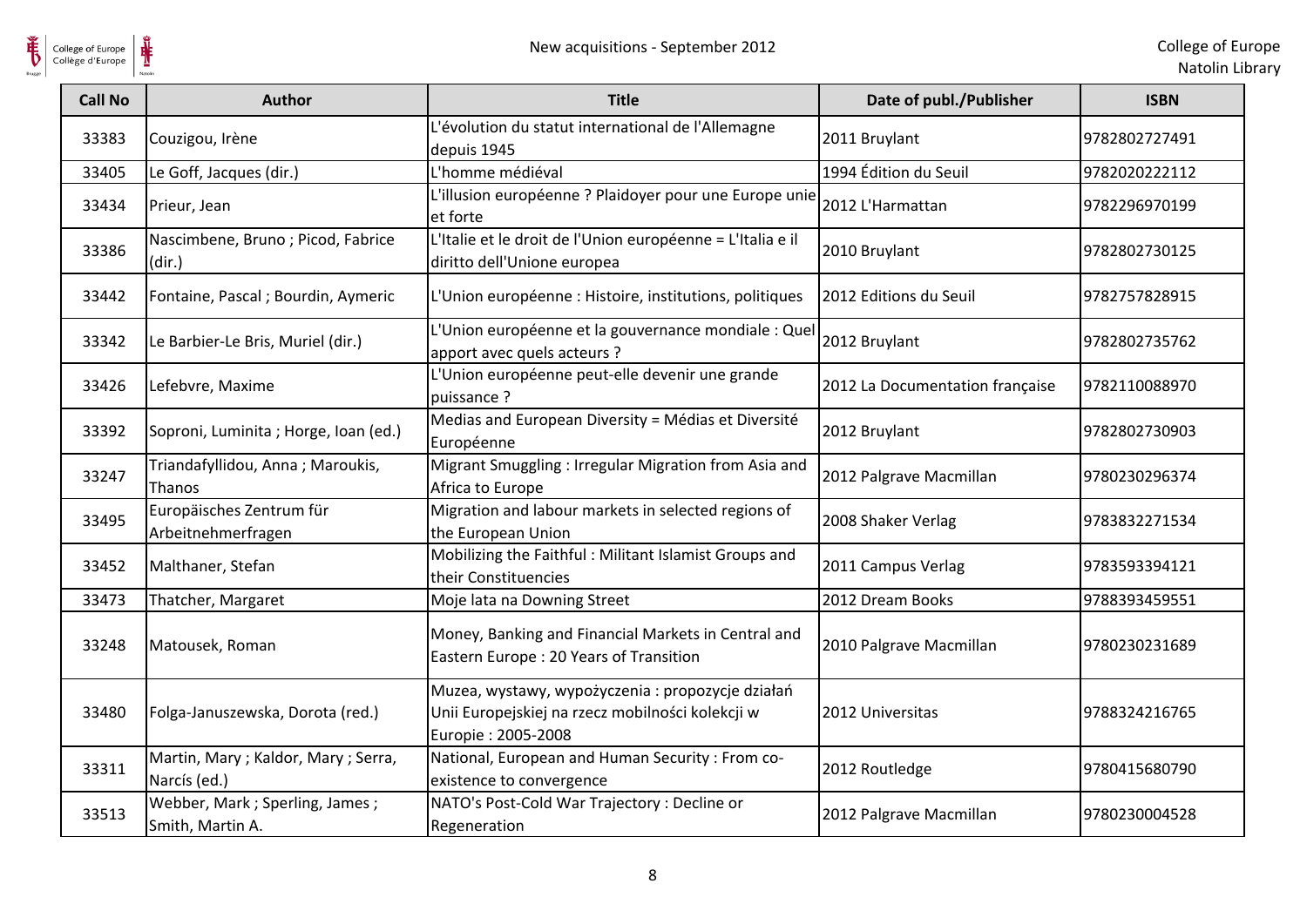

| <b>Call No</b> | <b>Author</b>                                               | <b>Title</b>                                                                                                                            | Date of publ./Publisher                              | <b>ISBN</b>   |
|----------------|-------------------------------------------------------------|-----------------------------------------------------------------------------------------------------------------------------------------|------------------------------------------------------|---------------|
| 33591          | Toje, Asle; Kunz, Barbara (ed.)                             | Neoclassical realism in European politics : bringimg<br>power back in                                                                   | 2012 Manchester University Press                     | 9780719083525 |
| 33309          | Rebecka, Lettevall ; Somsen, Geert ;<br>Widmalm, Sven (ed.) | Neutrality in Twentieth-Century Europe Intersections<br>of Science, Culture, and Politics after the First World<br>War                  | 2012 Routledge                                       | 9780415893770 |
| 33352          | Daum, Pierre                                                | Ni valise, ni cercueil : Les Pieds-noirs restés en Algérie<br>après l'Indépendance                                                      | 2012 Solin-Actes Sud                                 | 9782330002275 |
| 33471          | Rusinek, Anna                                               | Nurt radykalny wśród społeczności muzułmańskich w<br>wybranych państwach Unii Europejskiej                                              | 2012 Wydawnictwo UW                                  | 9788323508298 |
| 33446          | Goldsmith, Barbara                                          | Obsessive Genius: The Inner World of Marie Curie                                                                                        | 2005 W. W. Norton                                    | 0393327485    |
| 33481          | Jin, Canrong                                                | Odpowiedzialność wielkiego mocarstwa: Chińska<br>perspektywa                                                                            | 2012 Wydawnictwo Adam<br>Marszałek                   | 9788377802953 |
| 33454          | Kennard, Ann                                                | Old Cultures, New Institutions : Around the New<br>Eastern Border of the European Union                                                 | 2010 Lit Verlag                                      | 9783643107510 |
| 33478          | Popławski, Dariusz; Starzyk-<br>Sulejewska, Joanna          | Outsiderzy integracji europejskiej: Szwajcaria i<br>Norwegia a Unia Europejska                                                          | 2012 Wydawnictwo Naukowe<br>Scholar                  | 9788373835757 |
| 33489          | Korczak, Janusz                                             | Pamiętnik i inne pisma z getta                                                                                                          | 2012 Wydawnictwo W.A.B.                              | 9788377477472 |
| 33333          | Haute, Emilie van (ed.)                                     | Party Membership in Europe: Exploration into the<br>anthills of party politics                                                          | 2011 Editions de l'Université de<br><b>Bruxelles</b> | 9782800415130 |
| 33339          | Coutron, Laurent (dir.)                                     | Pédagogie judiciaire et application des droits<br>communautaire et européen                                                             | 2012 Bruylant                                        | 9782802735434 |
| 33313          | Guardiancich, Igor                                          | Pension Reforms in Central, Eastern and Southeastern<br>Europe: From Post-Socialist Transition to the Global<br><b>Financial Crisis</b> | 2013 Routledge                                       | 9780415688987 |
| 33431          | Rinaldi-Larribe, Marie-José                                 | Peut-on encore rêver d'Europe ?                                                                                                         | 2012 L'Harmattan                                     | 9782296569805 |
| 33516          | Wright, Julian ; Jones, H. S. (ed.)                         | Pluralism and the idea of the republic in France                                                                                        | 2012 Palgrave Macmillan                              | 9780230272095 |
| 33374          | Kostadinova, Tatiana                                        | Political Corruption in Eastern Europe : Politics After<br>Communism                                                                    | 2012 Lynne Rienner Publishers                        | 9781588268112 |
| 33509          | Downs, William M.                                           | <b>Political Extremism in Democracies: Combating</b><br>Intolerance                                                                     | 2012 Palgrave Macmillan                              | 9780230340794 |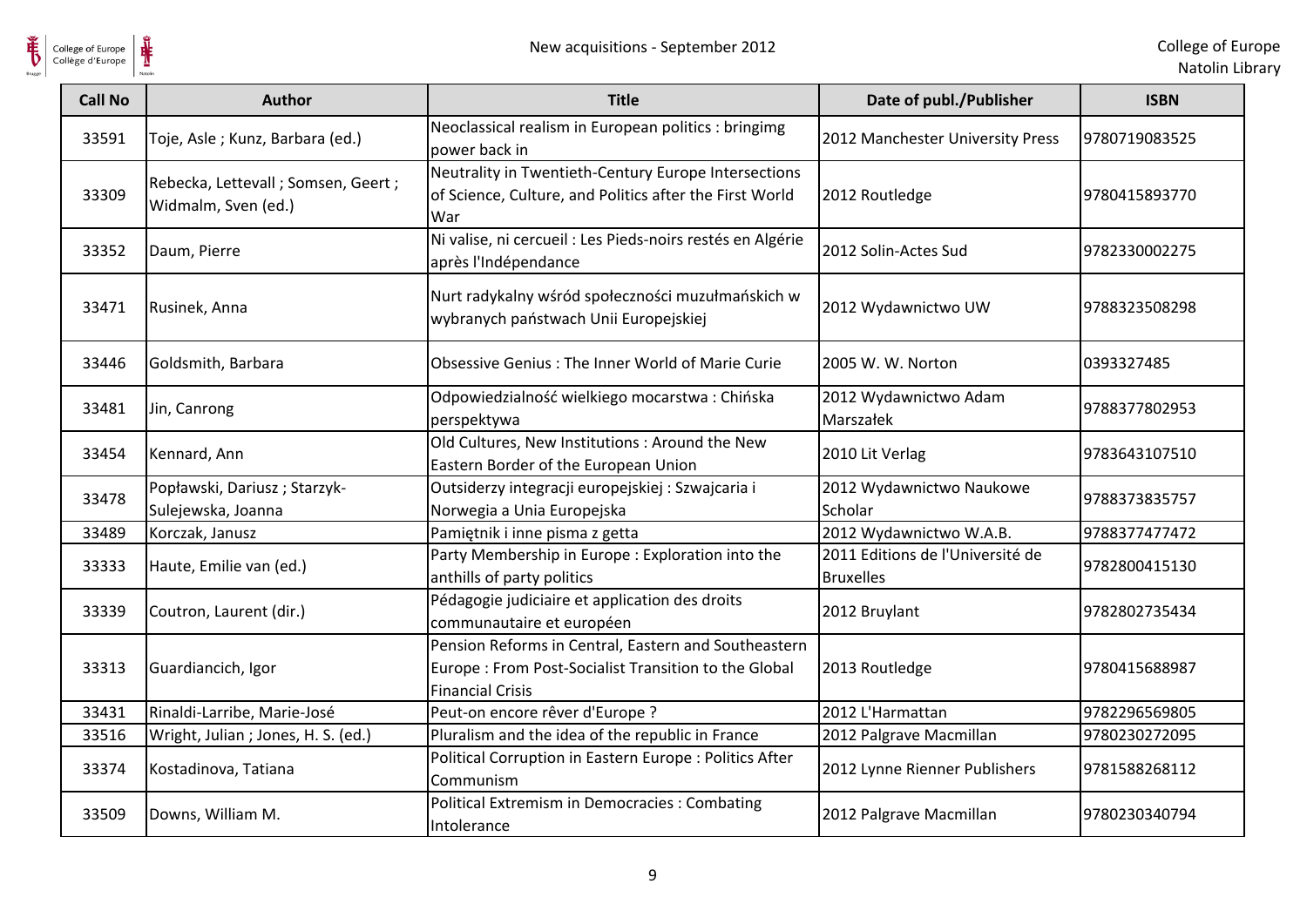

| <b>Call No</b> | <b>Author</b>                                                | <b>Title</b>                                                                                                             | Date of publ./Publisher                                     | <b>ISBN</b>   |
|----------------|--------------------------------------------------------------|--------------------------------------------------------------------------------------------------------------------------|-------------------------------------------------------------|---------------|
| 33349          | Eralp, Doğa Ulaş                                             | Politics of the European Union in Bosnia-Herzegovina :<br><b>Between Conflict and Democracy</b>                          | 2012 Lexington Books                                        | 9780739149454 |
| 33474          | Gołebski, Franciszek et al. (red.)                           | Polityka brytyjska po wyborach parlamentarnych 2010<br>: Analiza wybranych problemów                                     | 2011 ASPRA-JR                                               | 9788375453119 |
| 33476          | Wódka, Jakub                                                 | Polityka zagraniczna Turcji: uwarunkowania<br>wewnętrzne oraz podmioty decyzyjne                                         | 2012 Instytut Studiów Politycznych<br>PAN: Wydawnictwo TRIO | 9788374362993 |
| 33436          | Nihoul-Ricard, Gaëtane                                       | Pour une fédération européenne d'Etats-Nations : La<br>vision de Jacques Delors revisitée                                | 2012 Larcier                                                | 9782804451707 |
| 33376          | gestrich, Andreas; Hurren, Elizabeth;<br>King, Steven (eds.) | Poverty and Sickness in Modern Europe: Narratives of<br>the Sick Poor, 1780-1938                                         | 2012 Continuum Publishing<br>Corporation                    | 9781441110817 |
| 33462          | Smith, Martin A.                                             | Power in the Changing Global Order: The US, Russia<br>and China                                                          | 2012 John Wiley and Sons, Polity<br>Press                   | 9780745634722 |
| 33579          | Bieber, Roland ; Maiani, Francesco                           | Précis de droit européen                                                                                                 | 2011 Stämpfli Editions                                      | 9783727223730 |
| 33377          | Pishchikova, Kateryna                                        | Promoting Democracy in Postcommunist Ukraine: The<br>Contradictory Outcomes of US Aid to Women's NGOs                    | 2011 FirstForumPress                                        | 9781935049258 |
| 33488          | Bailyn, Evan; Bailyn, Brad                                   | Przechytrzyć Google®: Odkryj skuteczną strategię SEO<br>zdobądź szczyty wyszukiwarek                                     | 2012 Wydawnictwo Helion                                     | 9788324637393 |
| 33427          | Crespy, Amandine                                             | Qui a peur de Bolkestein : Conflit, résistance et<br>démocratie dans l'Union européenne                                  | 2012 Economica                                              | 9782717864298 |
| 33455          | Hund, Wulf D.; Koller, Christian;<br>Zimmermann, Moshe (ed.) | Racisms Made in Germany                                                                                                  | 2011 Lit Verlag                                             | 9783643901255 |
| 33341          | Philip, Christian et al. (dir.)                              | Réalisations et défis de l'Union européenne : Droit-<br>politique-économie : Mélanges en hommage à<br>Panayotis Soldatos | 2012 Bruylant                                               | 9782802735755 |
| 33325          | Jacobs, David                                                | Renewable Energy Policy Convergence in the EU : The<br>Evolution of Feed-in Tariffs in Germany, Spain and<br>France      | 2012 Ashgate                                                | 9781409439097 |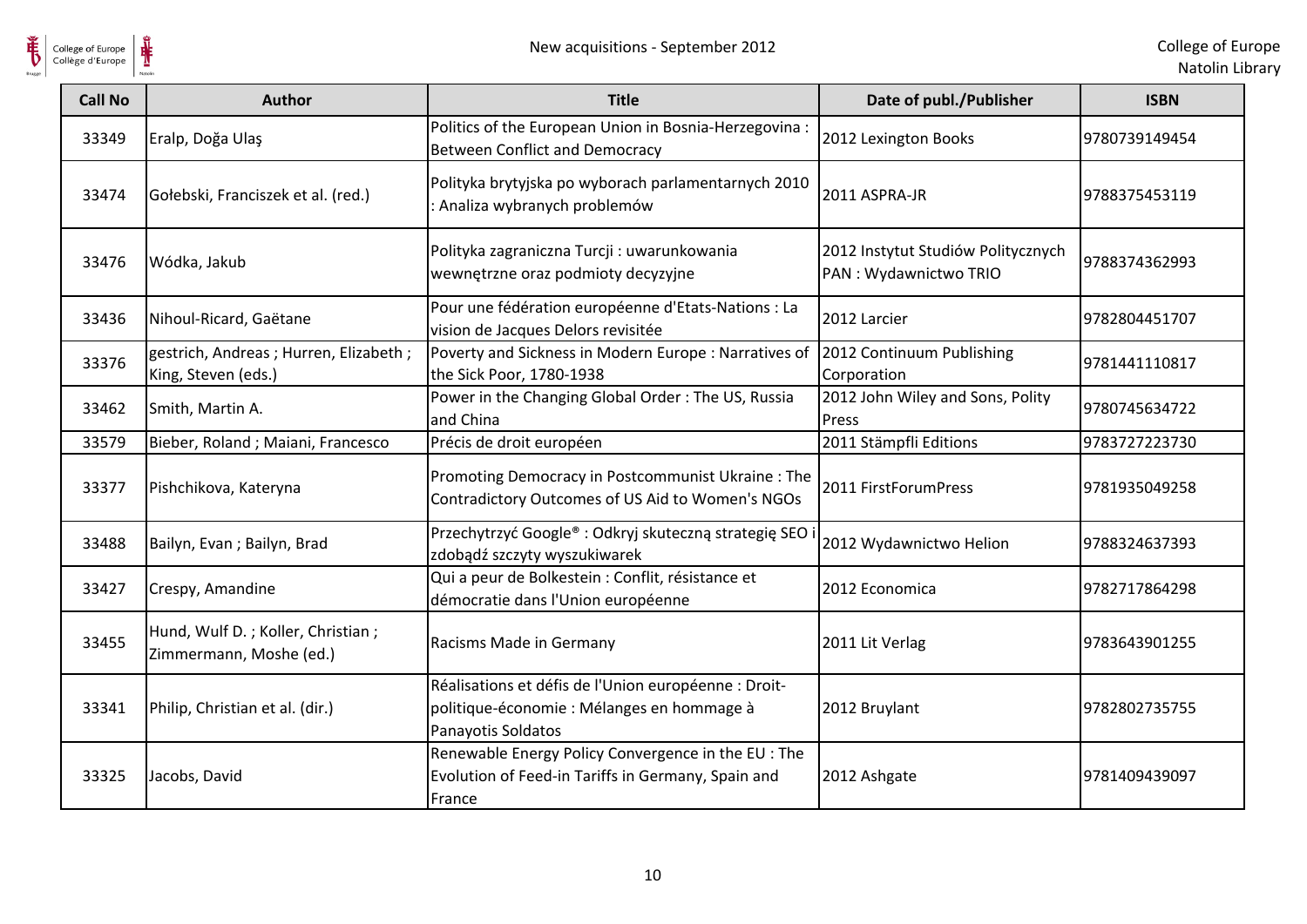

| <b>Call No</b> | <b>Author</b>                                          | <b>Title</b>                                                                                                                                                                                                        | Date of publ./Publisher                                   | <b>ISBN</b>   |
|----------------|--------------------------------------------------------|---------------------------------------------------------------------------------------------------------------------------------------------------------------------------------------------------------------------|-----------------------------------------------------------|---------------|
| 33457          | Fischer, Heinz-Dietrich                                | Reporting on International Political Conflicts : Pulitzer<br>Prize Winning War Coverage                                                                                                                             | 2012 Lit Verlag                                           | 9783643901736 |
| 33315          | Leustean, Lucian N. (ed.)                              | Representing Religion in the European Union: Does<br>God matter?                                                                                                                                                    | 2013 Routledge                                            | 9780415685047 |
| 33408          | Eger, Thomas ; Schäfer, Hans-Bernd<br>(ed.)            | Research handbook on the economics of European<br>Union law                                                                                                                                                         | 2012 Edward Elgar Publishing                              | 9781849801003 |
| 33357          | Lledo, Jean-Pierre                                     | Révolution démocratique dans le monde arabe : Ah, si<br>c'était vrai                                                                                                                                                | 2012 Armand Colin                                         | 9782200275150 |
| 33326          | Brans, Marleen; Peters, B. Guy (eds.)                  | Rewards for High Public Office in Europe and North<br>America                                                                                                                                                       | 2012 Routledge                                            | 9780415781053 |
| 33477          | Weigl, Barbara; Różycka, Małgorzata<br>$(\text{red.})$ | Romowie 2011 : życie na pograniczu                                                                                                                                                                                  | 2011 Wydawnictwo Szkoły Wyższej<br>Psychologii Społecznej | 9788362443192 |
| 33492          | Szymański, Adam                                        | Rozszerzanie Unii Europejskiej : współczesne<br>uwarunkowania i perspektywy kontynuacji procesu =<br>European Union : enlargement contemporary<br>determinants and prospects for the continuation of the<br>process | 2012 ASPRA-JR                                             | 9878375453607 |
| 33346          | Engle, Eric (ed.)                                      | Russia, the European Union and the CIS                                                                                                                                                                              | 2012 Eleven International Publishing 9789490947521        |               |
| 33510          | Domosławski, Artur                                     | Ryszard Kapuściński: A Life                                                                                                                                                                                         | 2012 Verso                                                | 9781844678587 |
| 33307          | Legrenzi, Matteo; Momani, Bessma<br>(ed.)              | Shifting geo-economic power of the Gulf : oil, finance<br>and institutions                                                                                                                                          | 2011 Ashgate                                              | 9781409426707 |
| 33417          | Sauvard, Jocelyne                                      | Simone Veil : la force de la conviction                                                                                                                                                                             | 2012 L'Archipel                                           | 9782809805697 |
| 33484          | Węc, Janusz Józef                                      | Spór o kształt ustrojowy Wspólnot Europejskich i Unii<br>Europejskiej w latach 1950-2010 : między ideą<br>ponadnarodowości a współpracą międzyrządową:<br>analiza politologiczna                                    | 2012 Księgarnia Akademicka                                | 9788376381350 |
| 33472          | Kasińska-Metryka, Agnieszka (red.)                     | Studia nad przywództwem politycznym : ustalenia<br>metodologiczne i praktyka                                                                                                                                        | 2011 Wydawnictwo Adam<br>Marszałek                        | 9788376119489 |
| 33411          | Cottrell, Stella; Morris, Neil                         | Study Skills Connected: Using Technology to Support<br><b>Your Studies</b>                                                                                                                                          | 2012 Palgrave                                             | 9781137019455 |
| 33400          | Snyder, Timothy                                        | Terres de sang : L'Europe entre Hitler et Staline                                                                                                                                                                   | 2012 Gallimard                                            | 9782070131983 |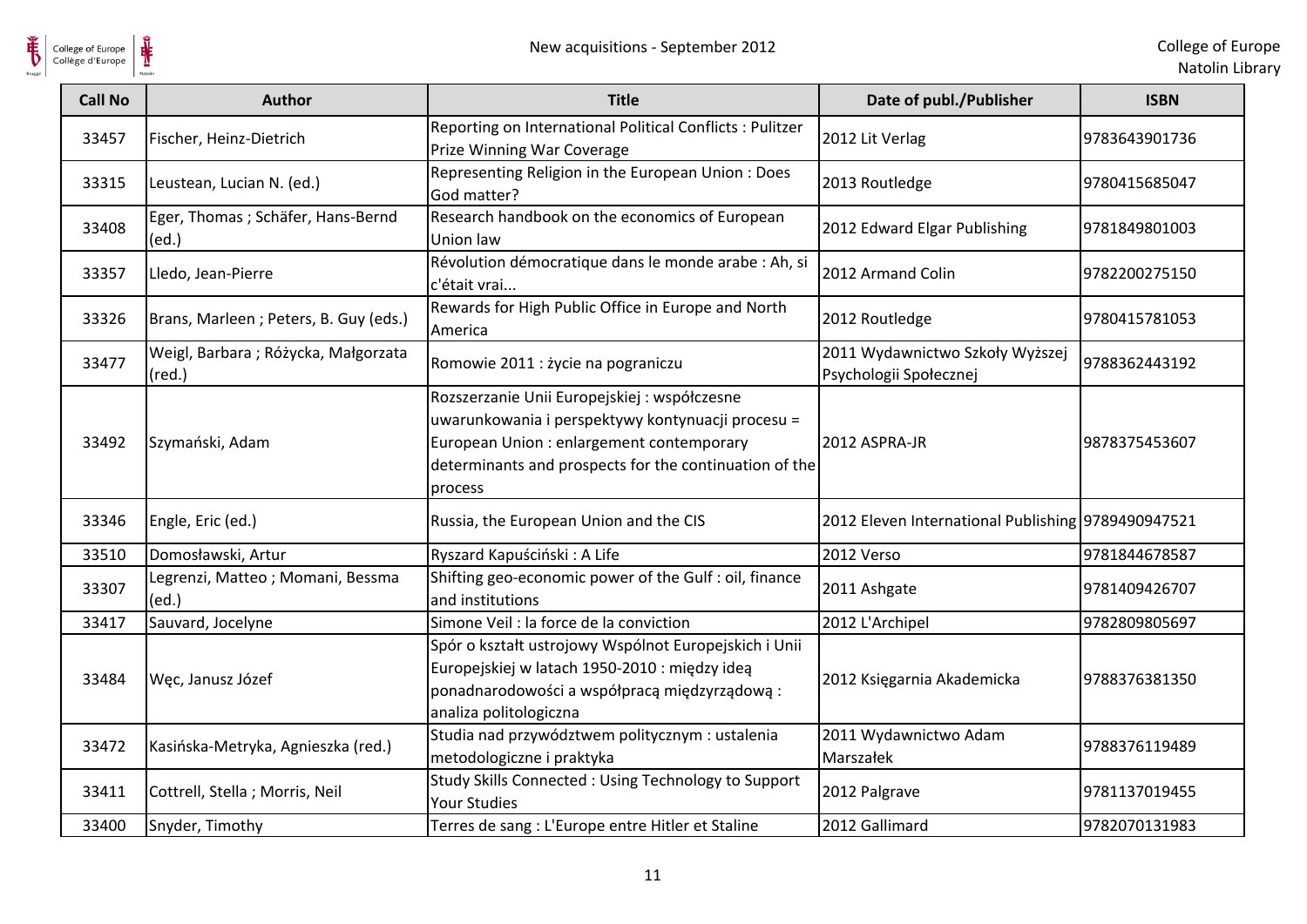

| <b>Call No</b> | <b>Author</b>                                                              | <b>Title</b>                                                                                                | Date of publ./Publisher                  | <b>ISBN</b>          |
|----------------|----------------------------------------------------------------------------|-------------------------------------------------------------------------------------------------------------|------------------------------------------|----------------------|
| 33517          | Kupperman, Karen Ordahl                                                    | The Atlantic in world history                                                                               | 2012 Oxford University Press             | 9780195338096        |
| 33364          | Mitchell, Lincoln Abraham                                                  | The Color Revolutions                                                                                       | 2012 University of Pennsylvania<br>Press | 9780812244175        |
| 33327          | Herlin-Karnell, Ester                                                      | The Constitutional Dimension of European Criminal<br>Law                                                    | 2012 Hart Publishing                     | 9781849461764        |
| 33249          | Brennan, Louis (ed.)                                                       | The Emergence of Southern Multinationals: Their<br>Impact on Europe                                         | 2011 Palgrave Macmillan                  | 9780230235571 (hbk.) |
| 33368          | Rotherham, Lee                                                             | The EU in a nutshell : Everything you wanted to know<br>about the European Union but didn't know who to ask | 2012 Harriman House Publishing           | 9780857192318        |
| 33350          | Ashiagbor, Diamond ; Countouris,<br>Nicola ; Lianos, Ioannis (eds.)        | The European Union after the Treaty of Lisbon                                                               | 2012 Cambridge University Press          | 9781107603240        |
| 33592          | Whitman, Richard G.; Wolff, Stefan<br>(ed.)                                | The European Union as a global conflict manager                                                             | 2012 Routledge                           | 9780415528726        |
| 33449          | Bendel, Petra et al. (ed.)                                                 | The Europeanization of Control: Venues and<br>Outcomes of EU Justice and Home Affairs Cooperation           | 2011 Lit Verlag                          | 9783643105705        |
| 33465          | Fenby, Jonathan                                                            | The General: Charles De Gaulle and the France he<br>saved                                                   | 2010 Simon & Schuster                    | 9781847373922        |
| 33085          | Stewart, Michael (ed.)                                                     | The Gypsy 'Menace': populism and the new anti-gypsy<br>politics                                             | 2012 Hurst Publishers                    | 9781849042208        |
| 33329          | Rogers, Chris                                                              | The IMF and European Economies : Crisis and<br>Conditionality                                               | 2012 Palgrave Macmillan                  | 9780230300651        |
| 33318          | Bruun, Niklas; Lörcher, Klaus;<br>Schömann, Isabelle (ed.)                 | The Lisbon Treaty and Social Europe                                                                         | 2012 Hart Publishing                     | 9781849462532        |
| 33453          | Grzeszczak, Robert ; Karolewski,<br>Ireneusz Pawel (ed.)                   | The Multi-Level and Polycentric European Union: Legal<br>and Political Studies                              | 2012 Lit Verlag                          | 9783643901811        |
| 33496          | Tötösy de Zepetnek, Steven; Andras,<br>Carmen; Marsovszky, Magdalena (ed.) | The New Central and East European Culture                                                                   | 2006 Shaker Verlag                       | 9783832251437        |
| 33235          | Narlikar, Amrita; Daunton, Martin J.;<br>Stern Robert M. (eds.)            | The Oxford Handbook on the World Trade<br>Organization                                                      | 2012 Oxford University Press             | 9780199586103        |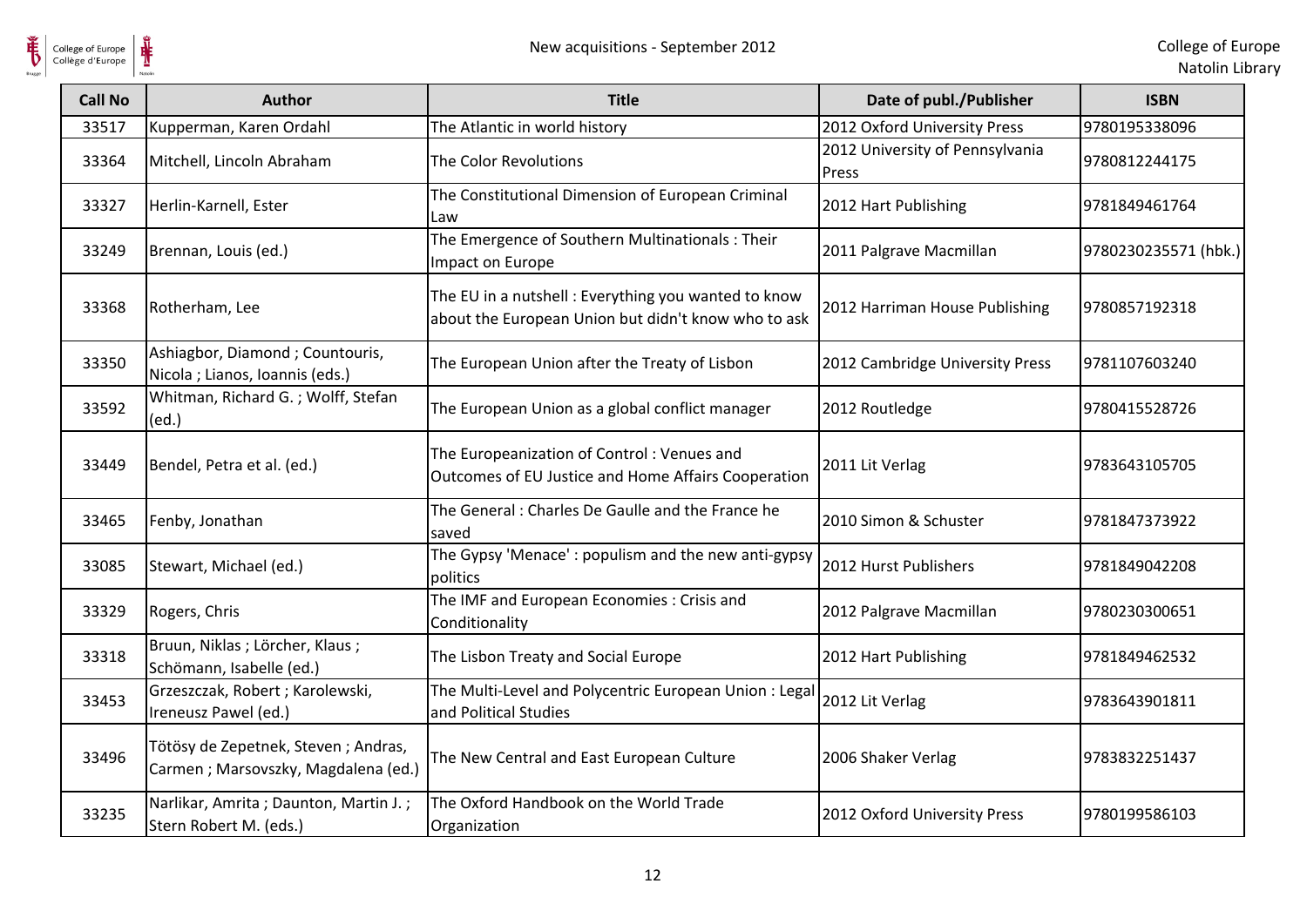

| <b>Call No</b> | <b>Author</b>                                              | <b>Title</b>                                                                                   | Date of publ./Publisher                      | <b>ISBN</b>   |
|----------------|------------------------------------------------------------|------------------------------------------------------------------------------------------------|----------------------------------------------|---------------|
| 33330          | Hay, Colin ; Wincott, Daniel                               | The Political Economy of European Welfare Capitalism                                           | 2012 Palgrave Macmillan                      | 9781403902245 |
| 33331          | Schain, Martin A.                                          | The Politics of Immigration in France, Britain and the<br>United States: A Comparative Study   | 2012 Palgrave Macmillan                      | 9780230341173 |
| 33375          | Gould, John A.                                             | The Politics of Privatization: Wealth and Power in<br>Postcommunist Europe                     | 2011 Lynne Rienner Publishers                | 9781588267580 |
| 33416          | Stiglitz, Joseph E.                                        | The Price of Inequality                                                                        | 2012 W.W. Norton & Co.                       | 9780393088694 |
| 33456          | Breuer, Christian B.                                       | The regional puzzle : How regions and encompassed<br>actors are involved in EU regional policy | 2012 Lit Verlag                              | 9783643900944 |
| 33414          | Biscop, Sven; Whitman, Richard G.<br>(ed.)                 | The Routledge handbook of European security                                                    | 2013 Routledge                               | 9780415588287 |
| 33316          | Heper, Metin ; Sayari, Sabri (ed.)                         | The Routledge Handbook of Modern Turkey                                                        | 2012 Routledge                               | 9780415558174 |
| 33308          | Held, David; Ulrichsen, Kristian (ed.)                     | The transformation of the Gulf : politics, economics<br>and the global order                   | 2012 Routledge                               | 9780415574525 |
| 33328          | Zuelow, Eric G. E. (ed.)                                   | Touring Beyond the Nation: A Transnational Approach<br>to European Tourism                     | 2011 Ashgate                                 | 9780754666561 |
| 33250          | Larsson, Bengt; Letell, Martin; Thörn,<br>Håkan (ed.)      | Transformations of the Swedish welfare state: from<br>social engineering to governance?        | 2012 Palgrave Macmillan                      | 9780230293410 |
| 33347          | De Leon, Justin C.; Jones, Charlotte R.<br>$\text{ (ed.)}$ | Tunisia and Egypt: Unrest and Revolution                                                       | 2012 Nova Science Publishers, Inc.           | 9781614706274 |
| 33345          | Nahavandi, Firouzeh (dir.)                                 | Turquie : Le déploiement stratégique                                                           | 2012 Bruylant                                | 9782802737179 |
| 33424          | Kimyongür, Bahar                                           | Turquie, terre de diaspora et d'exil : Histoire des<br>migrations politiques de Turquie        | 2008 Couleur livres                          | 9782870035092 |
| 33233          | Essid, Yassine ; Coleman, William D.<br>(eds.)             | Two Mediterranean Worlds: Diverging Paths of<br><b>Globalization and Autonomy</b>              | 2012 University of British Columbia<br>Press | 9780774823180 |
| 33379          | Ahrens, William C. (ed.)                                   | U.S.-EU Regulatory Cooperation                                                                 | 2012 Nova Science Publishers                 | 9781621007456 |
| 33421          | Pirim, Ceren Zeynep                                        | Un exemple d'association à la Communauté<br>européenne : le cas de la Turquie                  | 2012 Bruylant                                | 9782802737209 |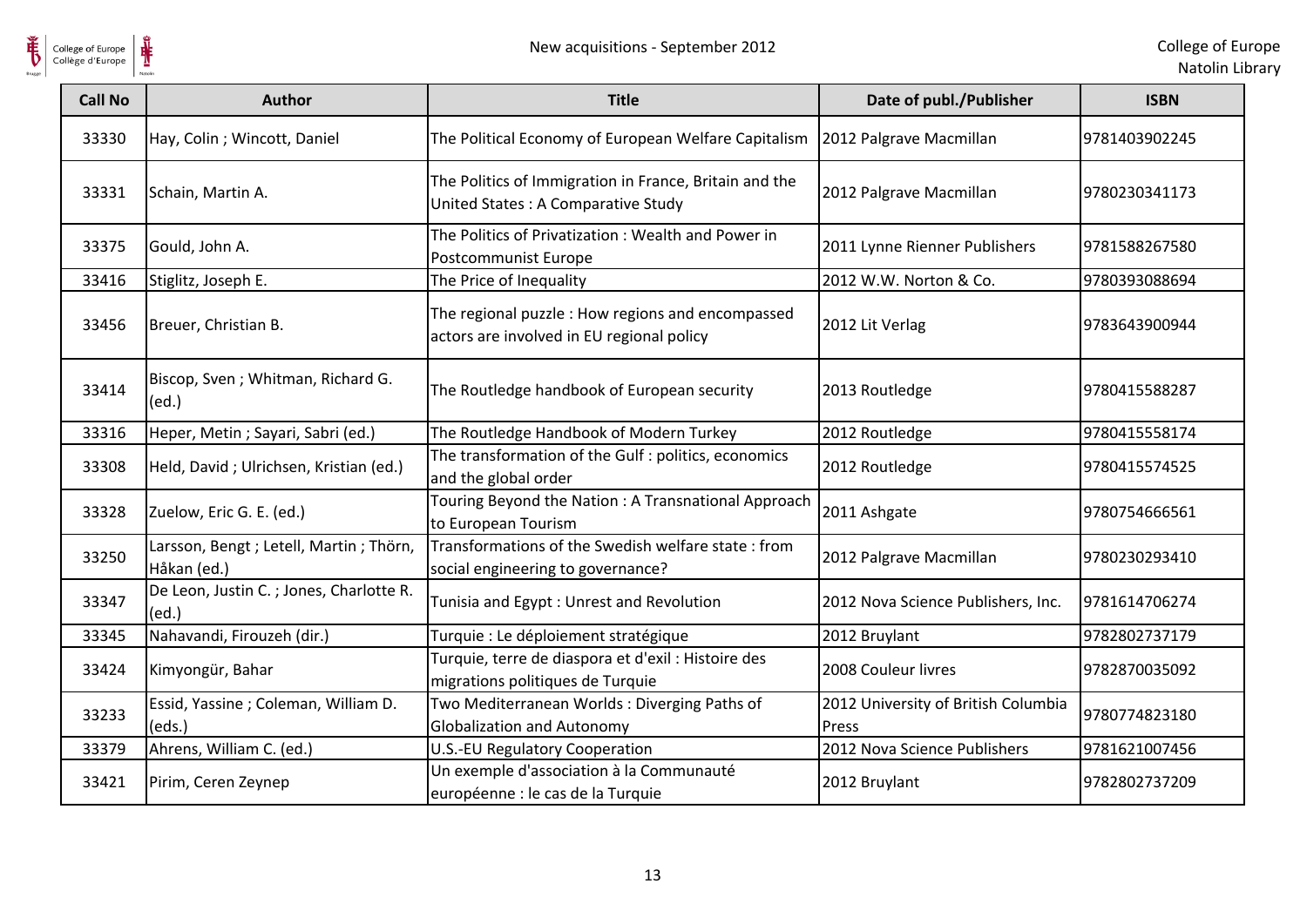| College of Europe<br>Collège d'Europe | ⋕<br>New acquisitions - September 2012                 |                                                                                       |                         | College of Eur<br>Natolin Lib |
|---------------------------------------|--------------------------------------------------------|---------------------------------------------------------------------------------------|-------------------------|-------------------------------|
| <b>Call No</b>                        | <b>Author</b>                                          | <b>Title</b>                                                                          | Date of publ./Publisher | <b>ISBN</b>                   |
| 33398                                 | De Waele, Jean-Michel; Vieira,<br>Mathieu (dir.)       | Une droitisation de la classe ouvrière en Europe ?                                    | 2012 Economica          | 9782717861396                 |
| 33445                                 | Veil, Simone                                           | Une vie                                                                               | 2007 Stock              | 9782234058170                 |
| 33466                                 | Tolstoy, Nikolai                                       | Victims of Yalta: The Secret Betrayal of the Allies, 1944-<br>1947                    | 2012 Pegasus Books      | 9781605983622                 |
| 33459                                 | Jessen, Ralph ; Richter, Hedwig (eds.)                 | Voting for Hitler and Stalin : Elections under 20th<br>century dictatorships          | 2011 Campus Verlag      | 9783593394893                 |
| 33514                                 | Jonson, Lena; White, Stephen (ed.)                     | Waiting for reform under Putin and Medvedev                                           | 2012 Palgrave Macmillan | 9781137011190                 |
| 33467                                 | Ward, Janet; Silberman, Marc; Till,<br>Karen E. (eds.) | Walls, borders, boundaries : spatial and cultural<br>practices in Europe              | 2012 Berghahn Books     | 9780857455048                 |
| 33475                                 | Misztal-Konecka, Joanna; Tylec,<br>Grzegorz (ed.)      | Wizja europejskiego społeczeństwa informacyjnego i<br>jej realizacja w prawie polskim | 2012 Wydawnictwo KUL    | 9788377024492                 |
| 33460                                 | Suter, Christian ; Herkenrath, Mark<br>(ed.)           | World Society in the Global Economic Crisis                                           | 2012 Lit Verlag         | 9783643800732                 |
| 33624                                 | Dashwood, Alan; Spaventa, Eleanor                      | Wyatt and Dashwood's European Union Law                                               | 2011 Hart Publishing    | 9781849461269                 |
| 33625                                 | Dashwood, Alan; Spaventa, Eleanor                      | Wyatt and Dashwood's European Union Law                                               | 2011 Hart Publishing    | 9781849461269                 |
| 33623                                 | Dashwood, Alan; Spaventa, Eleanor                      | Wyatt and Dashwood's European Union Law                                               | 2011 Hart Publishing    | 9781849461269                 |
| 33620                                 | Dashwood, Alan; Spaventa, Eleanor                      | Wyatt and Dashwood's European Union Law                                               | 2011 Hart Publishing    | 9781849461269                 |
| 33621                                 | Dashwood, Alan; Spaventa, Eleanor                      | Wyatt and Dashwood's European Union Law                                               | 2011 Hart Publishing    | 9781849461269                 |
| 33622                                 | Dashwood, Alan; Spaventa, Eleanor                      | Wyatt and Dashwood's European Union Law                                               | 2011 Hart Publishing    | 9781849461269                 |